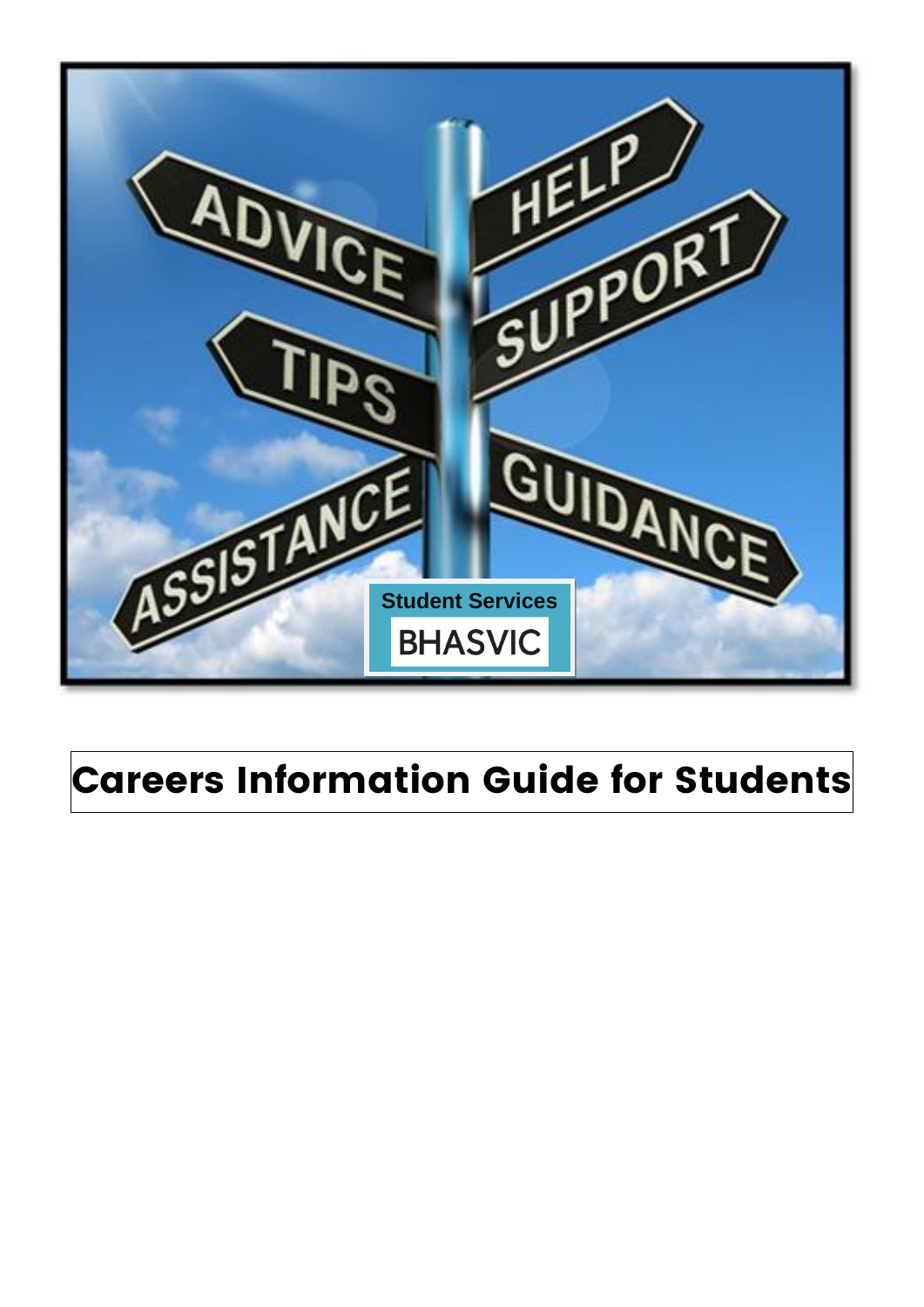| <b>Apprenticeships</b><br>and Degree<br><b>Apprenticeships</b> | The National Apprenticeship Service page is the main site for researching vacancies and making<br>applications https://www.gov.uk/apply-apprenticeship                                                                                                                                                   |
|----------------------------------------------------------------|----------------------------------------------------------------------------------------------------------------------------------------------------------------------------------------------------------------------------------------------------------------------------------------------------------|
|                                                                | Love Apprenticeship is another good website on apprenticeships providing vacancies and advice<br>http://www.loveapprenticeship.com/jobs/performing-arts-broadcast-and-media/east-<br>sussex/#browsing                                                                                                    |
|                                                                | The latest apprenticeship campaign from the National Apprenticeship Service - find out more:<br>https://www.getingofar.gov.uk/                                                                                                                                                                           |
|                                                                | The Apprenticeship Guide is a one-stop-shop for anyone looking to find out more about<br>apprenticeships and offers a whole host of information to help college leavers make the right<br>career choice. http://www.apprenticeshipguide.co.uk/                                                           |
|                                                                | The Apprenticeship Support and Knowledge for Schools project has been commissioned by the<br>National Apprenticeship Service, part of the Skills Funding Agency (SFA), to support the<br>Government's target of achieving 3 million apprenticeship starts by 2020.<br>http://amazingapprenticeships.com/ |
|                                                                | News Articles from Amazing Apprenticeships http://amazingapprenticeships.com/wp-<br>content/uploads/Top-100-final-small.pdf                                                                                                                                                                              |
|                                                                | Apprenticeships in Sussex can help young people to search for apprenticeship,<br>traineeship and pre-employment training in Sussex http://www.apprenticeships-in-sussex.com/                                                                                                                             |
|                                                                | Rate my apprenticeship has reviews of employers and national database of vacancies<br>https://www.ratemyapprenticeship.co.uk/                                                                                                                                                                            |
|                                                                | Brighton and Hove Jobs' apprenticeship vacancies in the local area<br>http://www.brightonandhovejobs.com/jobs/apprenticeship-/                                                                                                                                                                           |
|                                                                | Which? Guide to higher and degree apprenticeships<br>http://university.which.co.uk/teachers/introduce-higher-education-options/higher-and-degree-<br>apprenticeships-quide-download                                                                                                                      |
|                                                                |                                                                                                                                                                                                                                                                                                          |
|                                                                | This guide provides a good overview of how to support young people making career choices<br>http://www.careersadviceforparents.org/p/choosing-career-paths.html                                                                                                                                          |
|                                                                | The National Careers Service has a good overview of different job profiles which includes their<br>entry requirements and training paths, duties and hours of work:<br>https://nationalcareersservice.direct.gov.uk/home                                                                                 |
|                                                                | Explore career videos: http://icould.com/                                                                                                                                                                                                                                                                |
|                                                                | Career Planner Questionnaire: https://www.prospects.ac.uk/planner                                                                                                                                                                                                                                        |
|                                                                | SACU Spartan Test: http://sacu-student.com/?page_id=2850                                                                                                                                                                                                                                                 |
| <b>Exploring</b><br>careers/options                            | Target Careers has information by sector and a parents section of the website<br>https://targetcareers.co.uk/                                                                                                                                                                                            |
|                                                                | Explore jobs related to different degrees through Prospects https://www.prospects.ac.uk/                                                                                                                                                                                                                 |
|                                                                | OCR Careers page for learners and parents http://www.ocr.org.uk/ocr-for/learners-and-<br>parents/careers/                                                                                                                                                                                                |
|                                                                | Careers websites offering information on a range of options<br>https://www.brightknowledge.org/<br>http://www.notgoingtouni.co.uk/<br>https://successatschool.org/<br>Resource for parents http://www.parentalguidance.org.uk/                                                                           |
|                                                                |                                                                                                                                                                                                                                                                                                          |
|                                                                | Short courses which may be helpful:<br>https://www.futurelearn.com                                                                                                                                                                                                                                       |
| <b>Distance</b>                                                | https://www.khanacademy.org/<br>http://www.open.edu/openlearn/free-courses                                                                                                                                                                                                                               |
| Learning                                                       | https://www.codecademy.com/<br><b>Distance learning higher education courses</b>                                                                                                                                                                                                                         |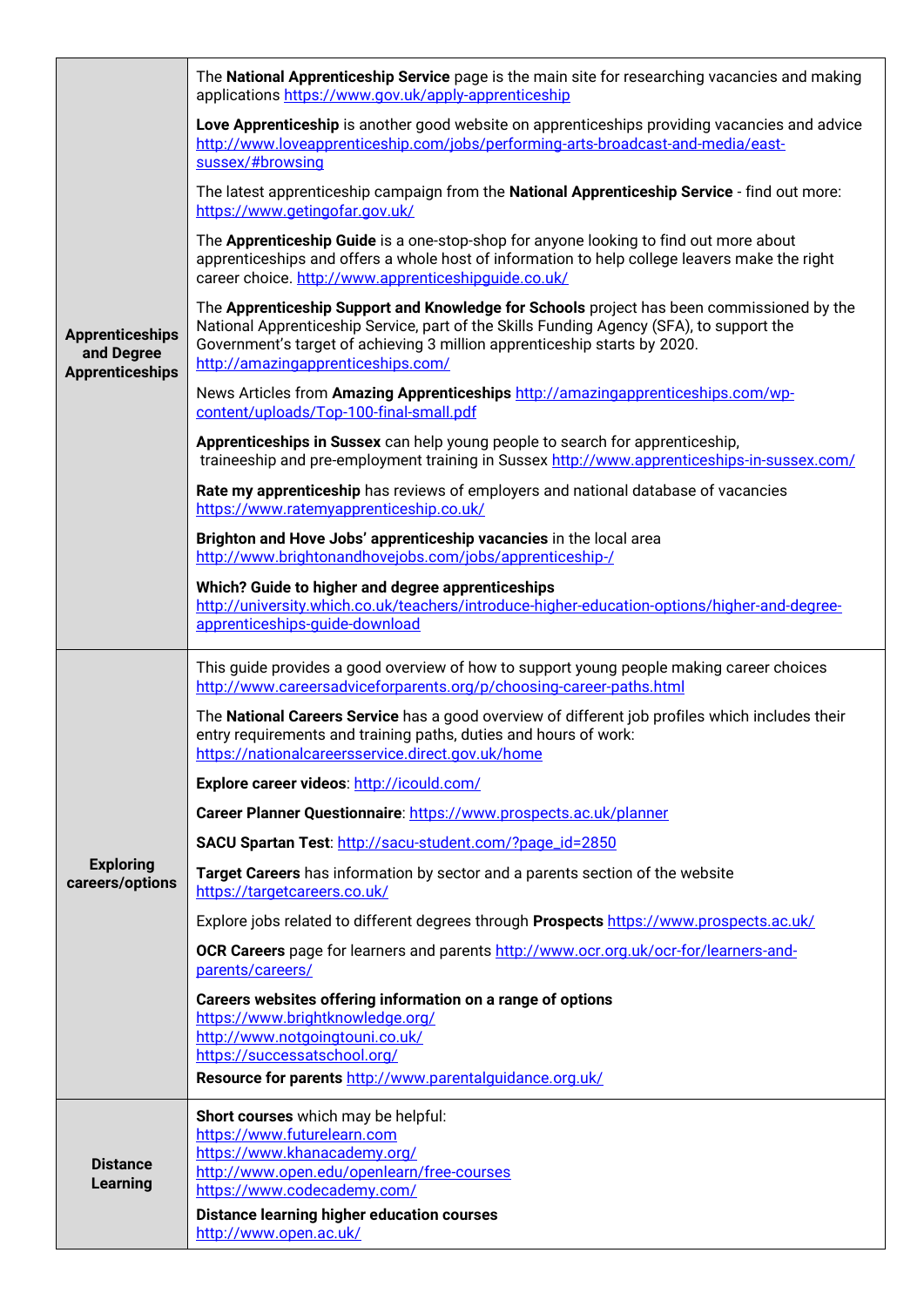|                                                                                  | <b>Employability advice:</b><br>https://www.barclayslifeskills.com/<br>http://beach.brightonandhovejobs.com/                                                                                                                                                                                                                                                                                                                                                                                                                                                                                                                                                                                                                                                                                                                                                                                                                          |
|----------------------------------------------------------------------------------|---------------------------------------------------------------------------------------------------------------------------------------------------------------------------------------------------------------------------------------------------------------------------------------------------------------------------------------------------------------------------------------------------------------------------------------------------------------------------------------------------------------------------------------------------------------------------------------------------------------------------------------------------------------------------------------------------------------------------------------------------------------------------------------------------------------------------------------------------------------------------------------------------------------------------------------|
| <b>Finding work</b>                                                              | Part-time work (we do not recommend that students undertake any more than 12 hours work<br>whilst completing their studies). The College is not responsible for vacancies advertised on<br>external websites. Individuals should take their own steps in ensuring the validity of the<br>opportunity when contacting any of the advertised groups or individuals:<br>https://www.reed.co.uk/ and https://www.indeed.co.uk/<br>https://www.cv-library.co.uk/<br>https://www.gumtree.com/part-time-jobs/brighton<br>Agency Central Recruitment Agencies and Jobs http://www.agencycentral.co.uk/<br><b>CVs and Covering letters:</b><br>https://nationalcareersservice.direct.gov.uk/get-a-job/cv-sections<br>http://beach.brightonandhovejobs.com/applying-for-a-job/your-cv/<br>https://www.reed.co.uk/career-advice/<br>https://www.barclayslifeskills.com/i-want-to-use-my-online-presence-to-get-ahead/started-<br>work/cv-builder |
|                                                                                  | You may wish to look at other local colleges:                                                                                                                                                                                                                                                                                                                                                                                                                                                                                                                                                                                                                                                                                                                                                                                                                                                                                         |
| <b>Further</b><br>education                                                      | http://www.theargus.co.uk/education/search/?school=&postcode=Brighton&distance=5&phase%5<br>B0%5D=is_post16&p=0                                                                                                                                                                                                                                                                                                                                                                                                                                                                                                                                                                                                                                                                                                                                                                                                                       |
|                                                                                  | <b>Adult education providers:</b><br>https://www.brighton-hove.gov.uk/content/children-and-education/community-learning-<br>team/adult-learning-providers-and-courses                                                                                                                                                                                                                                                                                                                                                                                                                                                                                                                                                                                                                                                                                                                                                                 |
|                                                                                  | These websites below offer general advice on taking a gap year and do not include specialist<br>company websites.                                                                                                                                                                                                                                                                                                                                                                                                                                                                                                                                                                                                                                                                                                                                                                                                                     |
| <b>Gap Year</b>                                                                  | http://gapadvice.org/<br>http://www.gap-year.com/<br>https://www.prospects.ac.uk/jobs-and-work-experience/gap-year<br>https://www.gov.uk/guidance/gap-year-foreign-travel-advice<br>https://travelaware.campaign.gov.uk/<br>http://www.etrust.org.uk/the-year-in-industry http://www.thestudentroom.co.uk/search-beta/?tsr-<br>search-query=qap+year https://www.studential.com/qap-year-quide<br>https://successatschool.org/advice/gap-years                                                                                                                                                                                                                                                                                                                                                                                                                                                                                        |
|                                                                                  | There are Information, Advice and Guidance services run by Local Authorities who can support<br>young people not in education, employment or training. The service to refer to depends on where a<br>young person lives.                                                                                                                                                                                                                                                                                                                                                                                                                                                                                                                                                                                                                                                                                                              |
| Not in<br><b>Education,</b><br><b>Training or</b><br><b>Employment</b><br>(NEET) | Brighton and Hove Youth Employability Service: http://www.brighton-<br>hove.gov.uk/content/children-and-education/youth-service/youth-employability-service                                                                                                                                                                                                                                                                                                                                                                                                                                                                                                                                                                                                                                                                                                                                                                           |
|                                                                                  | East Sussex Connexions: https://www.c360.org.uk/education/careers/criconnexions                                                                                                                                                                                                                                                                                                                                                                                                                                                                                                                                                                                                                                                                                                                                                                                                                                                       |
|                                                                                  | West Sussex Find It Out Centres: https://www.westsussex.gov.uk/education-children-and-<br>families/your-space/life/finditout-centres/                                                                                                                                                                                                                                                                                                                                                                                                                                                                                                                                                                                                                                                                                                                                                                                                 |
|                                                                                  | The Prince's Trust runs offers support and runs programmes to build skills and work experience<br>https://www.princes-trust.org.uk/                                                                                                                                                                                                                                                                                                                                                                                                                                                                                                                                                                                                                                                                                                                                                                                                   |
|                                                                                  | National Citizen Service summer programme for 16 - 17 year olds http://www.ncsyes.co.uk/                                                                                                                                                                                                                                                                                                                                                                                                                                                                                                                                                                                                                                                                                                                                                                                                                                              |
| <b>Qualifications</b>                                                            | Government page on what qualifications levels mean<br>https://www.gov.uk/what-different-qualification-levels-mean/list-of-qualification-levels                                                                                                                                                                                                                                                                                                                                                                                                                                                                                                                                                                                                                                                                                                                                                                                        |
|                                                                                  | Informed choices http://russellgroup.ac.uk/for-students/school-and-college-in-the-uk/subject-<br>choices-at-school-and-college/                                                                                                                                                                                                                                                                                                                                                                                                                                                                                                                                                                                                                                                                                                                                                                                                       |
| <b>School/College</b><br><b>Leaver</b><br><b>Schemes</b>                         | https://www.allaboutschoolleavers.co.uk/<br>http://www.thebigchoice.com/School_College_Leavers<br>http://www.milkround.com/jobs/school-college-leaver-schemes/#browsing<br>https://www.notgoingtouni.co.uk/                                                                                                                                                                                                                                                                                                                                                                                                                                                                                                                                                                                                                                                                                                                           |